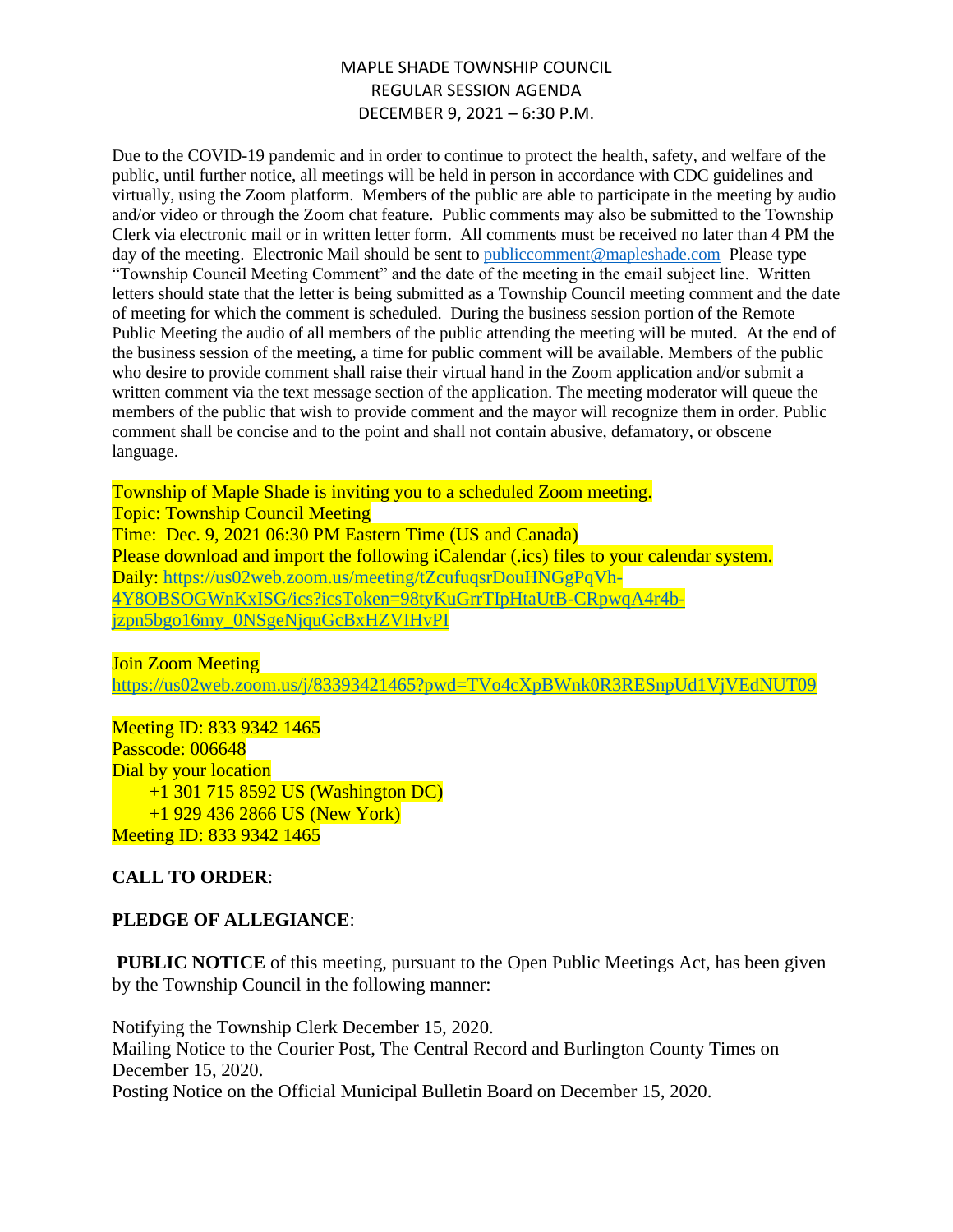## **ROLL CALL**

**Resolution No. 2021-R-172** Resolution to Meet in Executive Session for the following:

1. Matters relating to Litigation/Negotiation/Attorney Client Privilege – Re: Fire Department 2. Personnel / Privacy – Re: Board Appointments

Motion to Adjourn: Second: All in Favor:

Formal action may be taken upon conclusion of Closed Session.

Mayor of the Township Council then declares the meeting closed and directs that the tape be shut off. At conclusion of closed portion, Mayor of Township Council calls for a motion to reopen the meeting and turn the tape on.

## **OPEN BOARD OF HEALTH MEETING**

| Reports                     |         |               |
|-----------------------------|---------|---------------|
| <b>Public Participation</b> |         |               |
| Motion to Close:            | Second: | All in Favor: |
| Motion to Adjourn:          | Second: | All in Favor: |

#### **PUBLIC PORTION (for Consent Agenda Items)**

Motion to Close: Second: All in Favor:

## **CONSENT AGENDA**

**Resolution No. 2021-R-173** Authorize Transfer of Appropriations

**Resolution No. 2021-R-174** Authorize Engineering Services for Remington & Vernick Engineers for I&I Reduction in Euclid Pump Station Flow Region in an Amount not to Exceed \$84,000

**Resolution No. 2021-R-175** Award Contract to Derstine Company for Filter Media Replace for Filters 1 & 3 Project in an Amount not to Exceed \$121,000

**Resolution No. 2021-R-176** Award Contract to Derstine Company for Park Avenue Waste Water Treatment Plant Grit System Replacement Project in an Amount not to Exceed \$400,000 (\$395,000 Base Bid + \$5,000 Alternate Bid)

**Resolution No. 2021-R-177** Resolution to Accept Federal Safe Routes to Schools Grant through New Jersey Department of Transportation Award of \$283,024.60

**Resolution No. 2021-R-178** Resolution Requesting Approval of Items of Revenue and Appropriation – N.J.S.A. 40A:4-87-Safe Routes To School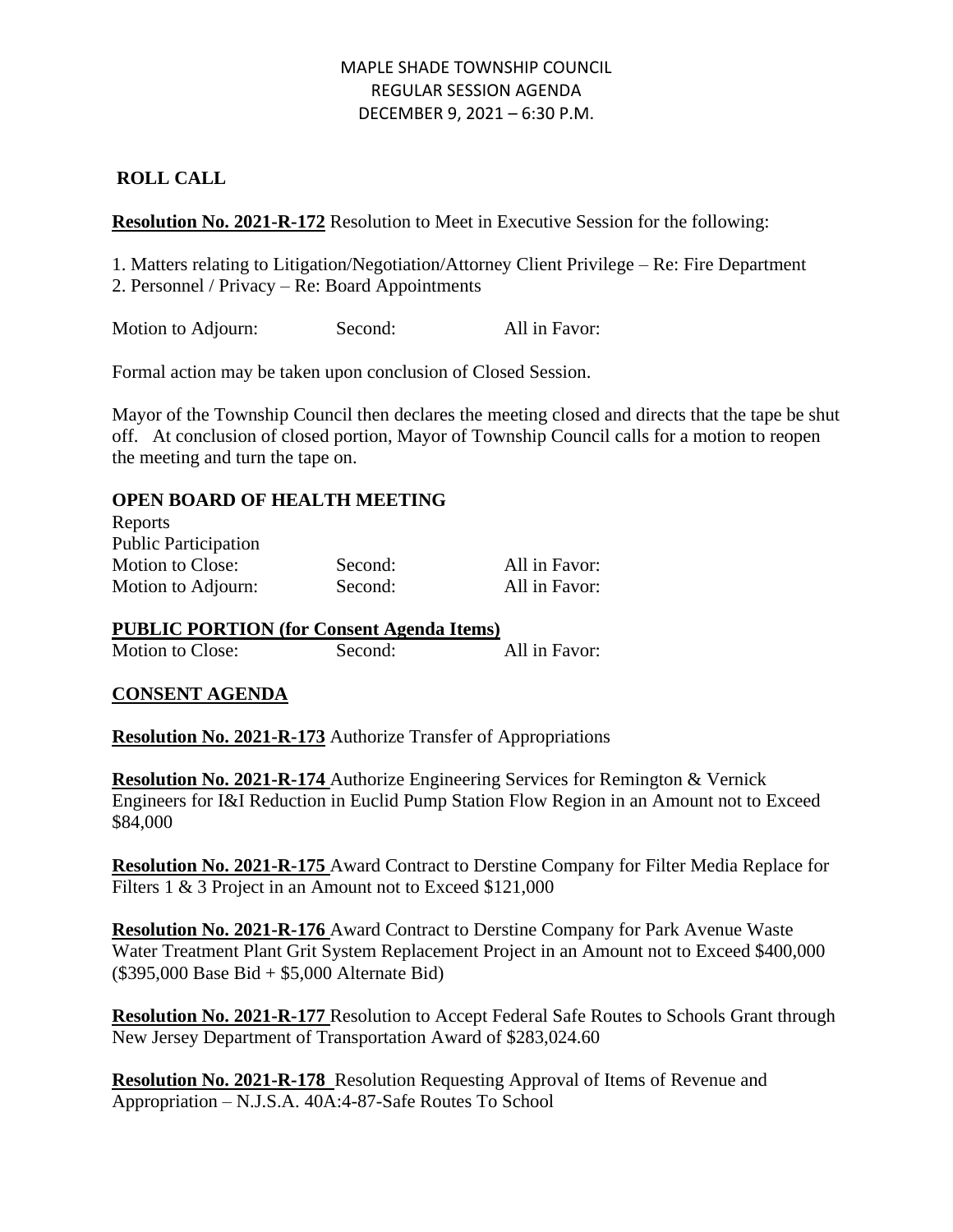**Resolution No. 2021-R-179** Resolution Authorizing the Township Treasurer to Pay Certain Claims

**Resolution No. 2021-R-180** Authorize Engineering Services for Remington & Vernick Engineers for Replacement of Three Sludge Pumps and Digester Blowers at the Park Avenue Wastewater Treatment Plant for an Amount not to Exceed \$21,600.00

**Resolution No. 2021-R-181** Award Contract to Booth Mechanical, Inc. for Indian Queen Lane Water Main Replacement in an Amount not to Exceed \$289,950.00

| Motion to Approve:                                                                                                                                                                                                                    | Second: | Comments:     | Roll Call: |  |  |
|---------------------------------------------------------------------------------------------------------------------------------------------------------------------------------------------------------------------------------------|---------|---------------|------------|--|--|
| <b>APPROVAL OF EXPENDITURE LIST</b>                                                                                                                                                                                                   |         |               |            |  |  |
| Motion to Approve:                                                                                                                                                                                                                    | Second: | Comments:     | Roll Call: |  |  |
| <b>APPROVAL OF NOVEMBER 2021 MINUTES</b>                                                                                                                                                                                              |         |               |            |  |  |
| Motion to Approve:                                                                                                                                                                                                                    | Second: | Comments:     | Roll Call: |  |  |
| STAFF AND PROFESSIONAL COMMENTS                                                                                                                                                                                                       |         |               |            |  |  |
| <b>OLD BUSINESS</b><br>1. Operations<br>2. Police Report<br>3. Site Plan<br>4. Advisory Board<br><b>NEW BUSINESS</b><br>1. 2022 Calendar<br>2. RFP Results                                                                            |         |               |            |  |  |
| <b>PUBLIC PORTION</b>                                                                                                                                                                                                                 |         |               |            |  |  |
| Motion to Close:                                                                                                                                                                                                                      | Second: | All in Favor: |            |  |  |
| All in Favor:<br>Motion to Return to Executive Session (If Needed):<br>Second:<br>Formal action may be taken upon conclusion of Closed Session.                                                                                       |         |               |            |  |  |
| Mayor of the Township Council then declares the meeting closed and directs that the tape be shut<br>off. At conclusion of closed portion, Mayor of Township Council calls for a motion to reopen<br>the meeting and turn the tape on. |         |               |            |  |  |

| Motion to Open: | Second: | All in Favor: |
|-----------------|---------|---------------|
|-----------------|---------|---------------|

MOTION TO ADJOURN UNTIL TOWNSHIP COUNCIL REORGANIZATION MEETING SCHEDULED FOR JANUARY 6, 2022, AT 7:00 PM